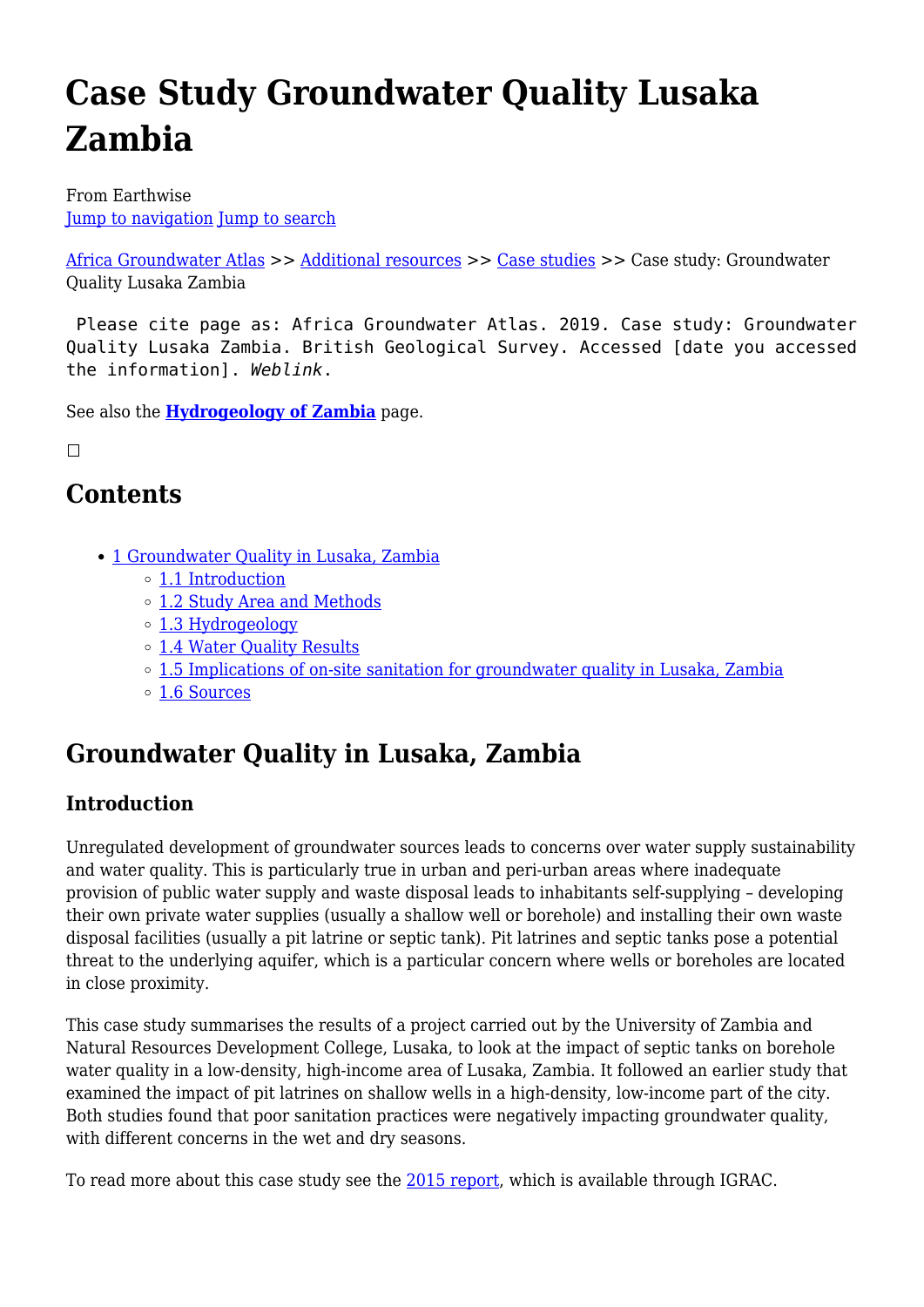### **Study Area and Methods**

The team of researchers examined the water quality of 20 boreholes in St. Bonaventure suburb, 10km south west of Lusaka city centre (Figure 1). Each borehole tested was located in a household that also had a septic tank.

The lack of groundwater legislation prior to the 2011 Water Resources Management Act, and subsequent lack of implementation of this act, means that households have been able to sink wells and boreholes regardless of what other activities are taking place around them. This has resulted in boreholes and septic tanks from neighbouring properties being located very close to each other (Figure 1).



Figure 1: St. Bonaventure study site. Boreholes shown in blue, septic tanks in red (reproduced from Nkhuwa et al., 2015)

Prior to Zambia's 2011 Water Resources Management Act, there was also no requirement for individuals to record data about their personal boreholes, therefore little was known about the depth of the boreholes tested, or the depth of the pump extracting water from the boreholes. Water samples were taken from household taps because the boreholes were largely sealed.

Water samples were collected in the dry season of 2013 and the wet season of 2014. Samples were tested for 10 physico-chemical parameters and 2 microbiological parameters (Table 1).

|                                | Table 1: Groundwater Quality Sampling                                                                                                                     |
|--------------------------------|-----------------------------------------------------------------------------------------------------------------------------------------------------------|
| Physico-chemical<br>parameters | pH, specific electrical conductivity (SEC),<br>total alkalinity, total hardness, nitrate,<br>chloride, sulphate, calcium, magnesium,<br>sodium, potassium |
| Microbiological<br>parameters  | Total coliforms, faecal coliforms                                                                                                                         |

### **Hydrogeology**

The area is underlain by carbonate rocks belonging to the Katanga supergroup, which are intensely karstified and laterally extensive. Groundwater flow occurs in a well-developed system of conduits and channels, making the aquifer highly transmissive, and typically providing high-yielding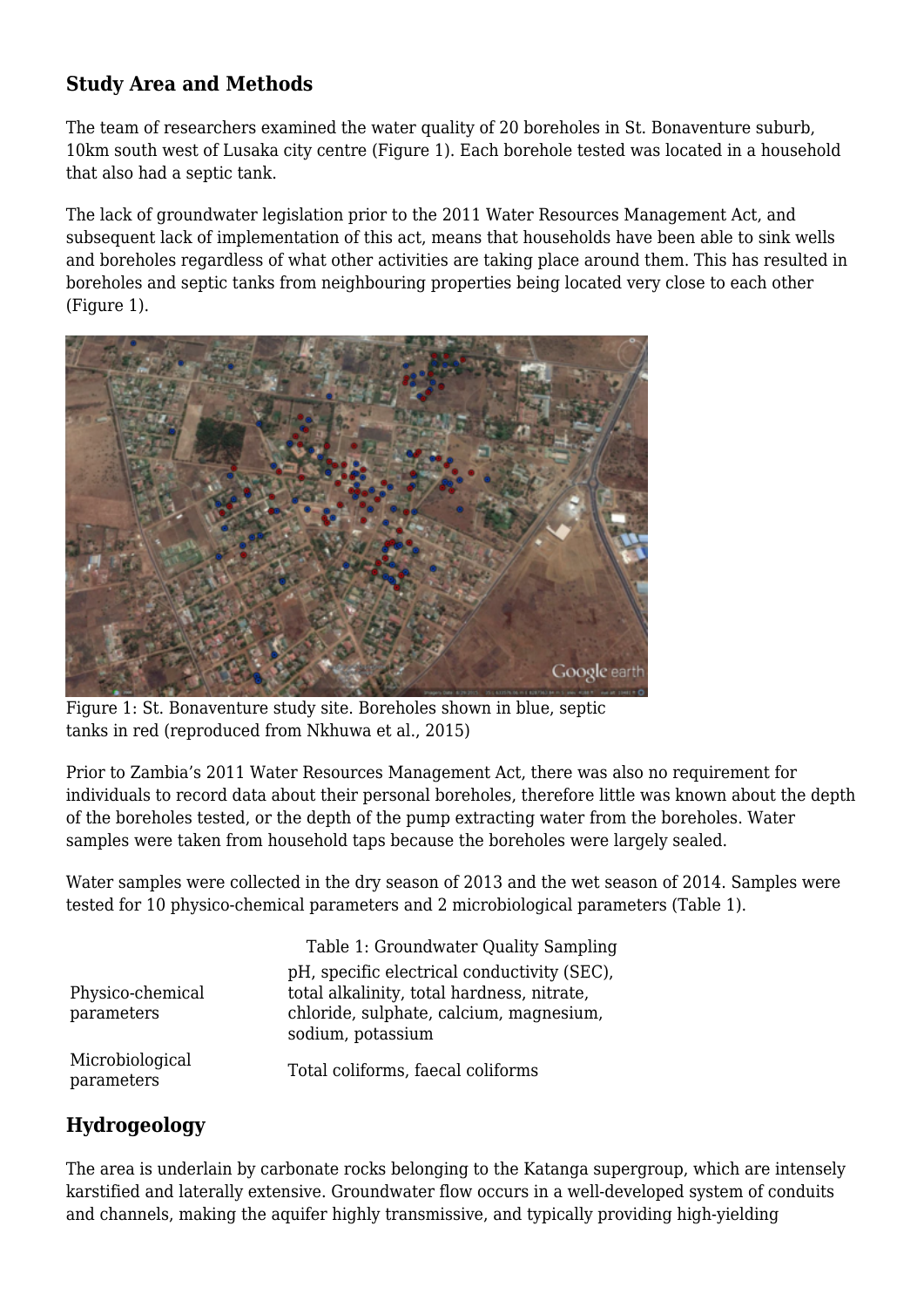boreholes.

The bedrock aquifer is unconfined and overlain by permeable superficial deposits of varying thickness. The superficial deposits are hydraulically connected to the underlying bedrock aquifer and the water table is therefore often very shallow. Direct recharge from rainfall occurs over the entire extent of the aquifer.

The properties of the bedrock aquifer and superficial cover mean that contaminants can enter the aquifer and be transmitted through it quickly and easily. Pollutants from a septic tank, or other surface activities, could therefore easily reach a borehole or well unattenuated.

More information about the geology and hydrogeology can be found on the **[Hydrogeology of](http://earthwise.bgs.ac.uk/index.php/Hydrogeology_of_Zambia) [Zambia](http://earthwise.bgs.ac.uk/index.php/Hydrogeology_of_Zambia)** page.

### **Water Quality Results**

Groundwater from all 20 boreholes sampled was very hard (above the World Health Organisation's recommended limit of 100 mg/l for drinking water) and alkaline due to the underlying carbonate geology.

Several parameters showed lower concentrations in the wet season than the dry season, although in some cases the differences were small. Parameters showing reductions in the wet season included SEC, pH, total dissolved solids, sulphate, chloride, nitrate, and calcium. The authors attribute this to dilution from increased rainfall and aquifer recharge. They also indicate that the nitrate:chloride ratio suggests the source of nitrate contamination was likely anthropogenic and derived from wastewater. It should be noted, however, that even in the dry season, nitrate concentrations remained below the World Health Organisation's recommended limit of 50 mg/l for drinking water.

Only 10% of boreholes showed bacterial contamination in the dry season, and 20% in the rainy season. The researchers had expected that rainwater would flush bacteria through the system into the aquifer, thus increasing contamination more significantly in the rainy season. This had been observed from groundwater sampling undertaken the previous year where 36% of 55 samples from the same study area had shown the presence of coliforms during the wet season. However, rather than concluding that the lower than expected levels of coliforms was indicative of on-site sanitation having no impact on groundwater quality, the authors attribute this to much lower than average rainfall in the month prior to sampling.

The research team also compared the St. Bonaventure results to data from a high-density lowincome area, located around 5km from this study site. Pit latrines and shallow wells were used here, in contrast to boreholes and septic tanks. In this location, coliforms also increased and chemical parameters decreased in groundwater sources in the wet season. The team again attributed this to dilution of chemical parameters and simultaneous flushing of microbes into the aquifer system during increased rainfall. These effects were greater in the low income area than in St. Bonaventure. They attributed this not only to the fact that the low income area had unprotected latrines rather than septic tanks, but also that the wells in the low income area were shallower, providing less opportunity for attenuation of microbacterial contaminants.

### **Implications of on-site sanitation for groundwater quality in Lusaka, Zambia**

Prior to this study there was a perception that unprotected pit latrines in poorer, high-density settlements were primarily responsible for groundwater pollution in Lusaka and resulting repeated outbreaks of cholera in the city. This study aimed to look at the potential risk of septic tanks to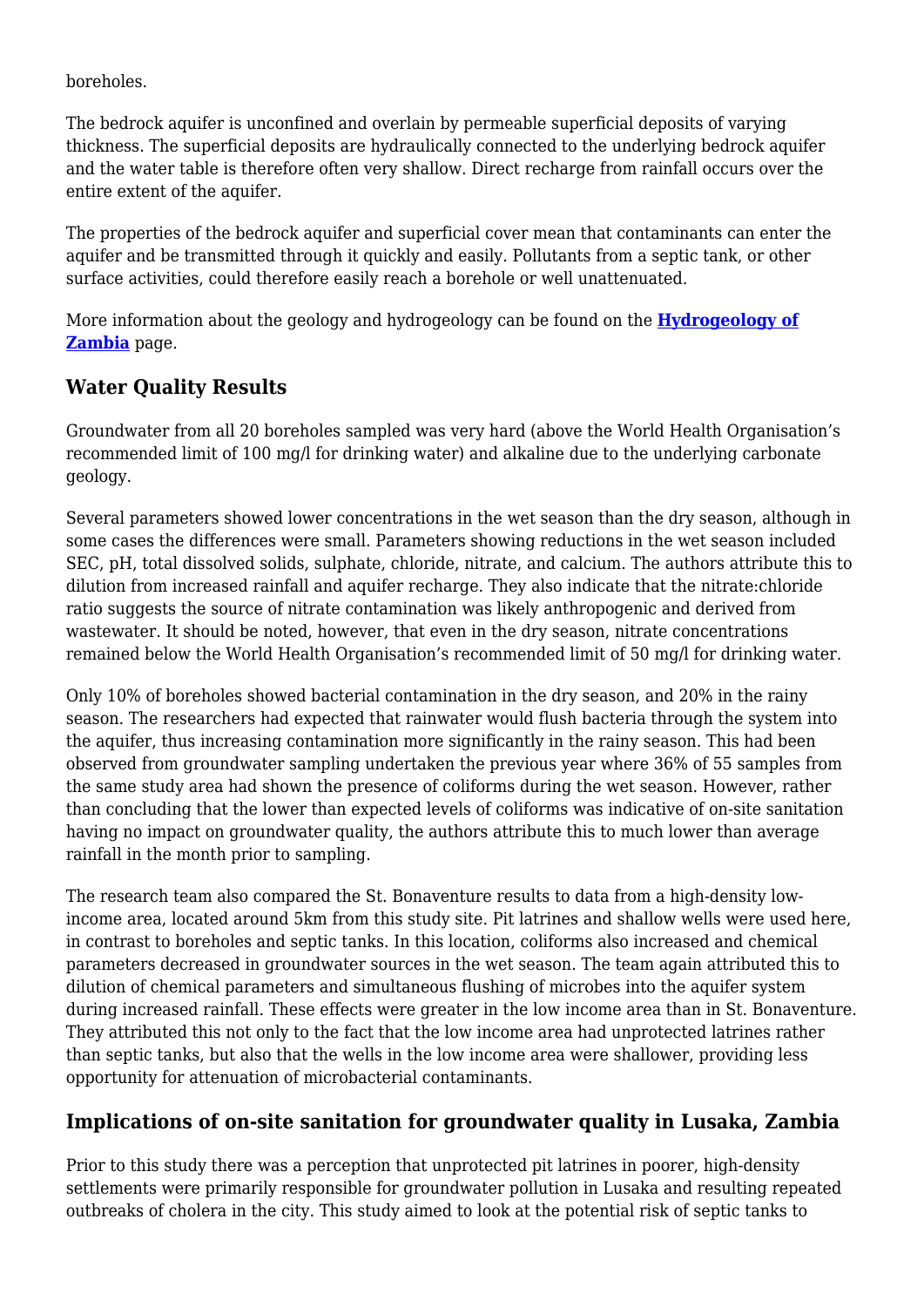groundwater quality in high-income, low-density settlements.

The study concluded that contamination from waste water disposal points was a risk not only in lowincome high-density areas without sewage infrastructure, but also in high-income low-density areas. Installation of septic tanks alone is insufficient to protect against contamination of groundwater – an adequate distance between septic tanks and boreholes, maintenance of boreholes, and regular emptying and management of septic tanks also has to be implemented. This is likely to become increasingly important as the city expands further into areas without provision of public water supply and centralised sewer networks.

### **Sources**

Nkhuwa D.C.W., Namafe C.M., Chabwela H., Phiri L., Chompolola A., Mweemba C.E., 1Kabika J. 2015. [Groundwater Resource Management in the St. Bonaventure Township, Lusaka.](https://www.un-igrac.org/resource/groundwater-resource-management-st-bonaventure-township-lusaka) Delft: IGRAC

Return to [Africa Groundwater Atlas](http://earthwise.bgs.ac.uk/index.php/Africa_Groundwater_Atlas_Home) >> [Additional resources](http://earthwise.bgs.ac.uk/index.php/Additional_resources) >> [Case studies](http://earthwise.bgs.ac.uk/index.php/Case_studies)

Retrieved from '[http://earthwise.bgs.ac.uk/index.php?title=Case\\_Study\\_Groundwater\\_Quality\\_Lusaka\\_Zambia&oldid](http://earthwise.bgs.ac.uk/index.php?title=Case_Study_Groundwater_Quality_Lusaka_Zambia&oldid=41431)  $=41431'$  $=41431'$ [Categories:](http://earthwise.bgs.ac.uk/index.php/Special:Categories)

- [Case study](http://earthwise.bgs.ac.uk/index.php/Category:Case_study)
- [Additional resources](http://earthwise.bgs.ac.uk/index.php/Category:Additional_resources)
- [Africa Groundwater Atlas](http://earthwise.bgs.ac.uk/index.php/Category:Africa_Groundwater_Atlas)

## **Navigation menu**

### **Personal tools**

- Not logged in
- [Talk](http://earthwise.bgs.ac.uk/index.php/Special:MyTalk)
- [Contributions](http://earthwise.bgs.ac.uk/index.php/Special:MyContributions)
- [Log in](http://earthwise.bgs.ac.uk/index.php?title=Special:UserLogin&returnto=Case+Study+Groundwater+Quality+Lusaka+Zambia&returntoquery=action%3Dmpdf)
- [Request account](http://earthwise.bgs.ac.uk/index.php/Special:RequestAccount)

#### **Namespaces**

- $\bullet$  [Page](http://earthwise.bgs.ac.uk/index.php/Case_Study_Groundwater_Quality_Lusaka_Zambia)
- [Discussion](http://earthwise.bgs.ac.uk/index.php?title=Talk:Case_Study_Groundwater_Quality_Lusaka_Zambia&action=edit&redlink=1)

 $\Box$ 

### **Variants**